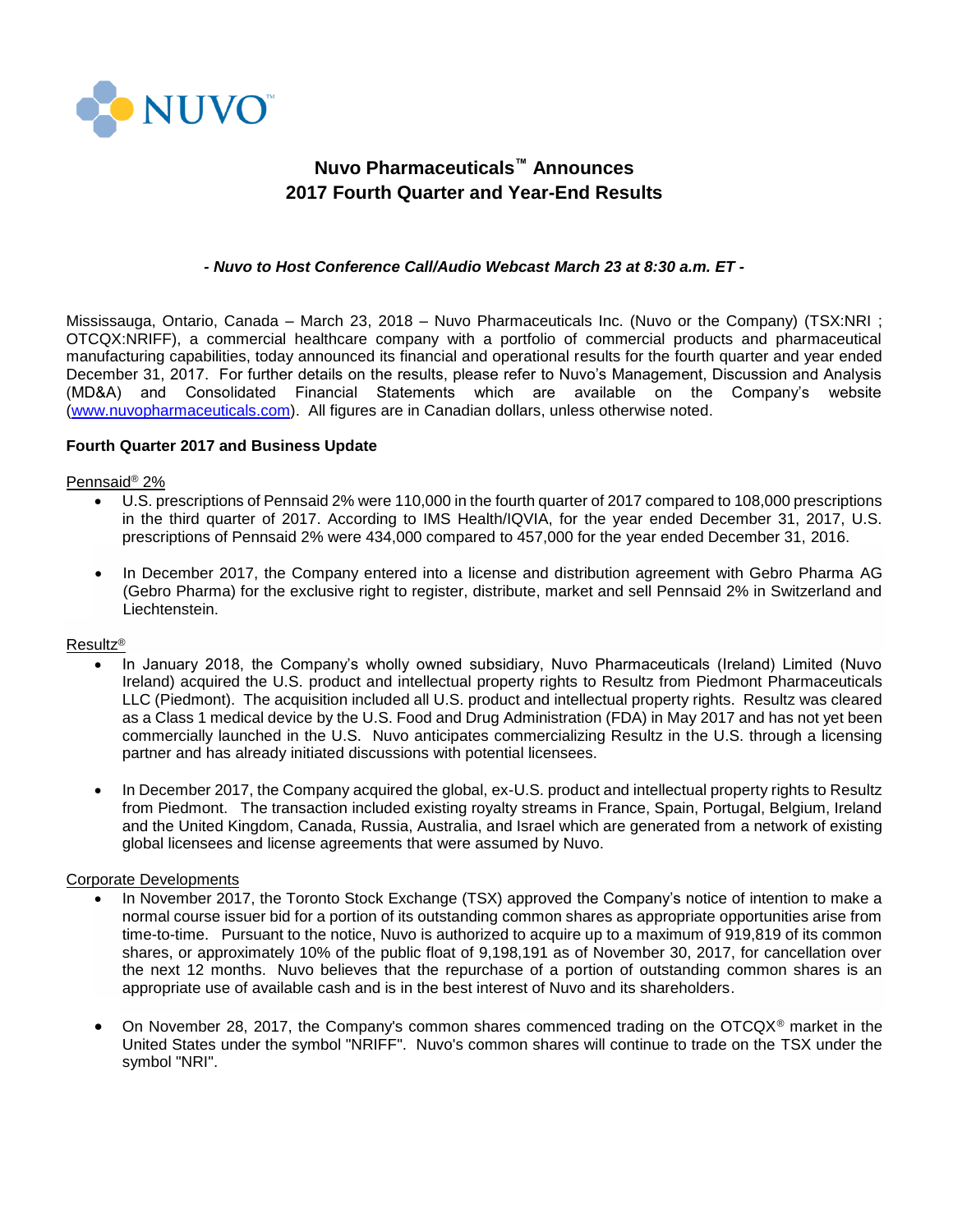• In November 2017, the Board of Directors of the Company appointed Jesse Ledger to the position of President & Chief Executive Officer. Mr. Ledger had previously held the position of President. Mr. Ledger assumed the CEO role from John London who was appointed the Company's Executive Chairman and continues to serve on its Board of Directors.

# **Fourth Quarter and Full Year Financial Summary**(1)

- As previously disclosed, the Company's supply of commercial bottles of Pennsaid 2% to its U.S. partner Horizon Pharma plc (Horizon) throughout 2017 was affected by the installation of new packaging equipment to facilitate compliance with the U.S. Federal Drug Supply Chain Security Act and Horizon's plan to draw down existing inventory during the installation process. Supply of Pennsaid 2% physician samples was negatively affected by the changes Horizon made to its commercial operation in 2017.
- Total revenue for the year ended December 31, 2017 was \$17.5 million compared to \$27.0 million for the year ended December 31, 2016. Total revenue was \$4.5 million for the three months ended December 31, 2017 compared to \$5.6 million for the three months ended December 31, 2016.
- Adjusted EBITDA<sup>(2)</sup> decreased to \$2.2 million for the year ended December 31, 2017 compared to \$8.9 million in the comparative year. Adjusted EBITDA decreased to \$36,000 for the three months ended December 31, 2017 compared to \$1.3 million for the three months ended December 31, 2016.
- Net income from continuing operations was \$1.6 million for the year ended December 31, 2017 compared to \$7.4 million in the comparative year. Net loss from continuing operations was \$0.2 million for the three months ended December 31, 2017 compared to net income from continuing operations of \$1.7 million for the three months ended December 31, 2016.
- Cash and short-term investments were \$10.4 million as at December 31, 2017 compared to \$17.7 million as at September 30, 2017. The decrease was primarily related to the US\$7.0 million (\$8.8 million) that was paid to Piedmont to acquire the ex-U.S. product and intellectual property rights to Resultz.

 $^{\left(1\right)}$  The financial information presented herein reflects results from continuing operations with Nuvo's previously disclosed segment, Crescita, presented as a discontinued operation.

<sup>(2)</sup> Adjusted EBITDA is a non- International Financial Reporting Standards (IFRS) financial measure defined by the Company below.

"Pennsaid 2% prescriptions remained steady in the fourth quarter with a small increase over the third quarter 2017, but down slightly in 2017 compared to 2016. Considering the changes our U.S. partner Horizon made to their commercial business in 2017, we are pleased that prescriptions of Pennsaid were not significantly affected," said Jesse Ledger, Nuvo's President & CEO. "During the quarter, we shipped the first batches of serialized Pennsaid 2% commercial bottles to Horizon, within the timelines we had expected and well in advance of the FDAs revised deadline for implementation of the U.S. Federal Drug Supply Chain Security Act in November 2018."

Mr. Ledger added, "We also made considerable progress in our goal to further diversify our product portfolio and revenue streams with the global ex-U.S. acquisition of Resultz and its related royalty stream in December, followed by the acquisition of the U.S. Resultz rights in January. We now have an additional best in class product in our portfolio that offers significant international growth potential for our business."

#### **Growth Strategy**

The Company's focus, in the short-term, is to continue to maximize the value of Pennsaid 2% and Resultz through outlicensing to commercial partners in international markets, identifying new opportunities to acquire additional, accretive, late or commercial-stage products or businesses to further diversify the Company's existing product portfolio and revenue streams and to better utilize the Company's manufacturing facility in Varennes, Québec.

#### Acquisition of U.S. Rights to Resultz

In January 2018, the Company's wholly owned subsidiary, Nuvo Ireland acquired the U.S. rights to Resultz (50% isopropyl myristate, 50% cyclomethicone D5 topical solution lice and egg removal kit) from Piedmont. The acquisition included all U.S. product and intellectual property rights. Resultz was cleared as a Class 1 medical device by the FDA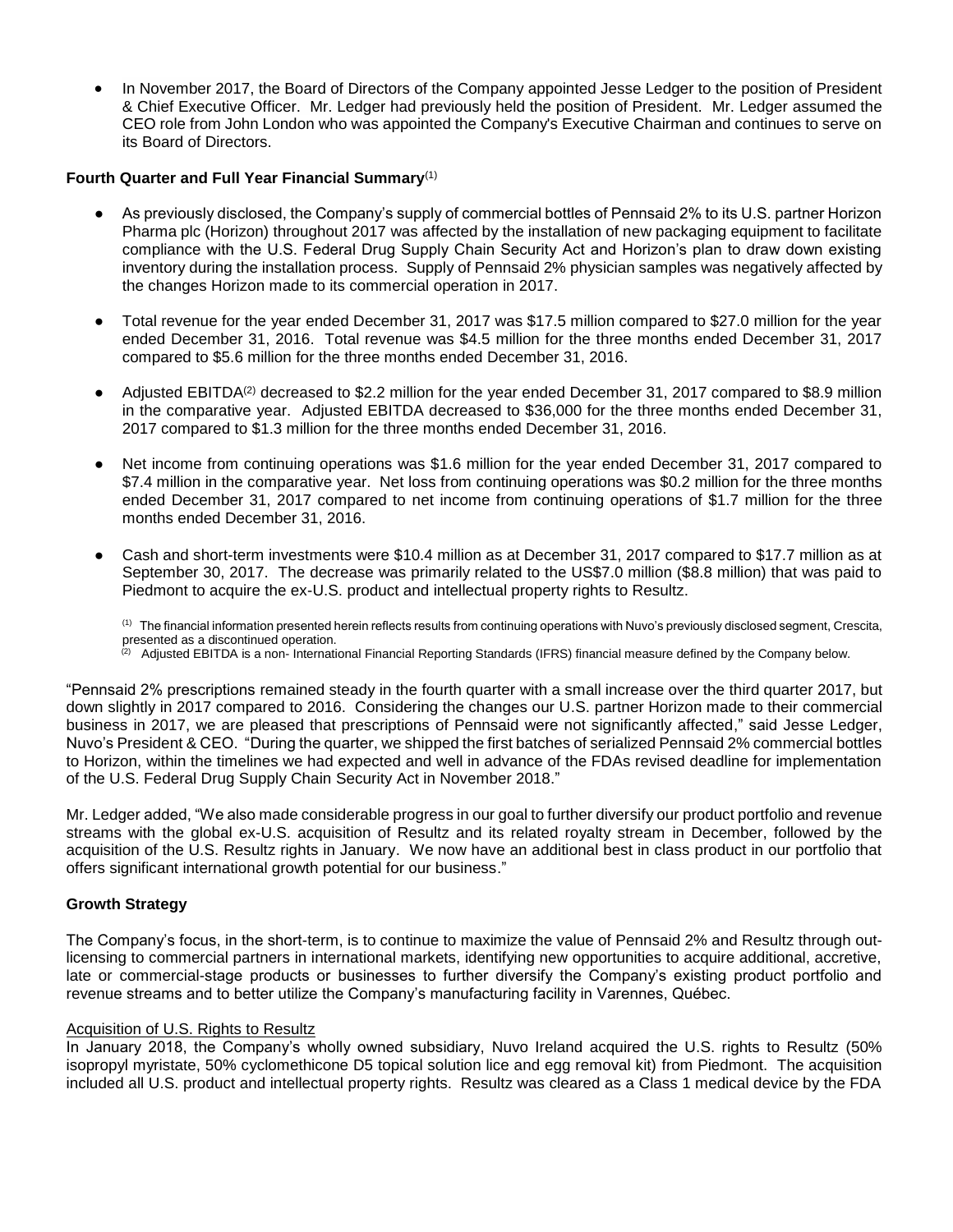in May 2017 and has not yet been commercially launched in the U.S. Nuvo anticipates commercializing Resultz in the U.S. through a licensing partner and has already initiated discussions with potential licensees. Under the terms of the agreement, US\$1.5 million (\$1.9 million) was paid to Piedmont. The transaction includes a single-digit royalty payable by Nuvo Ireland on net sales through 2034. Nuvo, through its Nuvo Ireland subsidiary, has also obtained a right of first refusal to license or acquire certain related assets from Piedmont targeting other human indications.

## Acquisition of Global, ex-U.S. Rights to Resultz

In December 2017, the Company acquired the global, ex-U.S. product and intellectual property rights to Resultz from Piedmont. The transaction included existing royalty streams in France, Spain, Portugal, Belgium, Ireland and the United Kingdom, Canada, Russia, Australia and Israel (collectively the Royalty Markets), generated from a network of existing global licensees and license agreements that were assumed by Nuvo. Current global licensees include Reckitt Benckiser Group PLC, Aralez Pharmaceuticals Inc., Lapidot Medical and Takeda Belgium. Resultz is also pending registration in Japan, where the local license is held by Sato Pharmaceutical Co. Ltd. Resultz is protected by a portfolio of 40 issued patents globally. Resultz is currently approved for sale under its European Conformity (CE) mark as a class 1 medical device, but not yet partnered or generating revenue in all remaining E.U. territories. Under the terms of the agreement, Nuvo paid US\$7.0 million (\$8.8 million) on close to Piedmont. The transaction also included a single-digit royalty payable by Nuvo on net sales generated from non-Royalty Markets through 2023 and potential added future consideration in the form of payments for achieving certain aggregate annual net sales-based milestones.

## Pennsaid 2% Out-licensing

In December 2017, the Company entered into a license and distribution agreement with Gebro Pharma for the exclusive right to register, distribute, market and sell Pennsaid 2% in Switzerland and Liechtenstein. Nuvo will provide Gebro Pharma with its existing Pennsaid 2% regulatory dossier and the FDA approval of Pennsaid 2%, which Gebro Pharma will use to support its application for regulatory approvals in Switzerland and Liechtenstein. Gebro anticipates meeting with Swissmedic, the Swiss regulatory approval organization, towards the end of Q2 or early Q3 2018 for scientific advice regarding an application for Swiss regulatory approval. The Company is eligible to receive milestone payments and royalties on net sales of Pennsaid 2% in Switzerland and Liechtenstein and will earn product revenue from Gebro Pharma pursuant to an exclusive supply agreement from its manufacturing facility in Varennes, Québec.

In December 2017, the Company's Indian partner, Sayre Therapeutics PVT LTD submitted its marketing authorization application for Pennsaid 2% to the Drug Controller General of India. If regulatory approval is obtained as anticipated, the Company expects commercial launches of Pennsaid 2% will commence in late 2018 or early 2019. The Company received an upfront payment and is eligible to receive milestone payments and a double-digit royalty on net sales. Nuvo will supply Pennsaid 2% to Sayre Therapeutics on an exclusive basis from its manufacturing facility in Varennes, Québec.

Nuvo anticipates that incremental revenue from licensing agreements signed in 2017 will commence in late 2018 or early 2019, subject to obtaining regulatory approvals for Pennsaid 2% in the related territories.

# **Pennsaid 2% U.S. Update**

#### Federal Drug Supply Chain Security Act Compliance

The Federal Drug Supply Chain Security Act (DSCSA) rules require all manufacturers of drug products sold in the U.S. to serialize each individual drug package to enhance drug traceability in the event of an adverse event and to prevent drug counterfeiting. In order to be in compliance with the DSCSA rules, the Company has purchased new packaging equipment and technology systems in coordination with Horizon. The Company commenced the process of installing and qualifying the new packaging equipment at its manufacturing plant in Varennes, Québec for commercial production; however, on June 30, after the Company had stopped commercial production of non-serialized commercial bottles for Horizon, the FDA announced that it was extending the date for serialization compliance by one year to November 27, 2018. As a result of this change, Horizon requested that the Company deliver non-serialized commercial bottles during the third quarter before the qualification process was completed. The Company completed its qualification and was fully compliant with the DSCSA rules during the fourth quarter.

#### Horizon Adjustment of Sales and Marketing Resources

When Horizon released its Q1 2017 results, it indicated that due to reimbursement pricing pressures, the profitability of its primary care group that sells Pennsaid 2% and other drug products had decreased. As a result, Horizon indicated that it was reallocating resources to better align its costs and profits. The reallocation included a reduction in the size of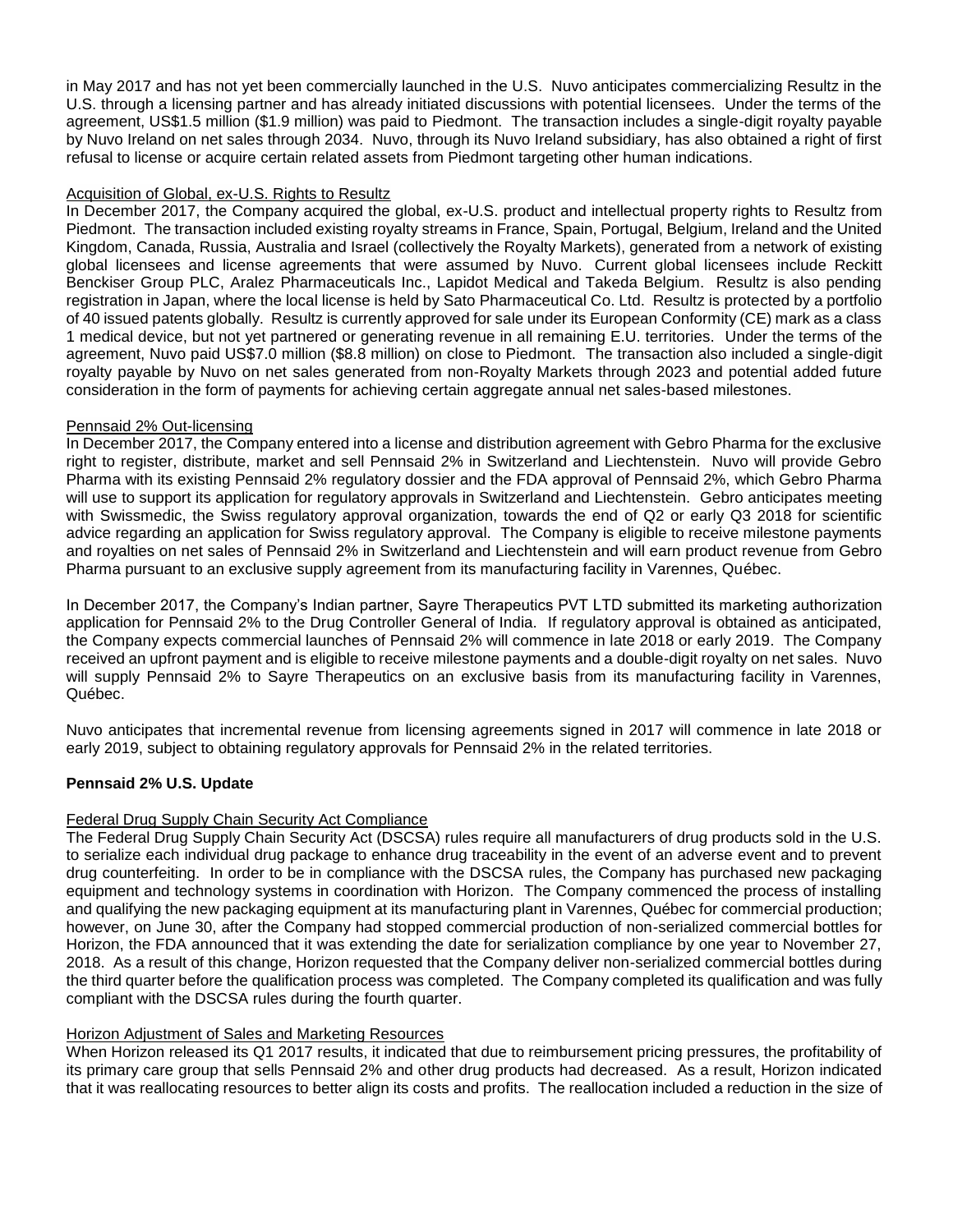Horizon's primary care sales force that markets Pennsaid 2% to physicians. Nuvo gets paid a fixed price per commercial bottle supplied to Horizon and is not directly impacted by any reduction in Horizon's profitability. With prescription volumes relatively consistent quarter-to-quarter in fiscal 2017, the Company has not yet seen a significant negative effect from Horizon's sales force reduction that might impact Horizon's typical commercial bottle ordering patterns moving forward. Horizon's cost reallocation initiatives have resulted in a decrease in the number of product samples Horizon distributes to physicians. A reduction in sample product orders from Horizon had a negative impact on the Company's 2017 financial results.

### **Fourth Quarter and Full Year Financial Review**

### **Table of Selected Financial Results**

For further details on the results, please refer to Nuvo's MD&A and the Consolidated Financial Statements which are available on the Company's website [\(www.nuvopharmaceuticals.com\)](http://www.nuvopharmaceuticals.com/).

|                                                                    | Three months ended |              |         | Year ended   |              |          |
|--------------------------------------------------------------------|--------------------|--------------|---------|--------------|--------------|----------|
|                                                                    | December 31,       | December 31. |         | December 31, | December 31, |          |
|                                                                    | 2017               | 2016         | Change  | 2017         | 2016         | Change   |
| (from continuing operations, in<br>thousands, except gross margin) |                    | \$.          |         |              |              | \$.      |
| <b>Product Sales</b>                                               | 4,199              | 5.194        | (995)   | 16,338       | 24,824       | (8, 486) |
| Gross Margin % on Product Sales                                    | 46%                | 51%          | (5%)    | 50%          | 54%          | (4%)     |
| Other Revenue                                                      | 286                | 379          | (93)    | 1,185        | 2,215        | (1,030)  |
| <b>Total Operating Expenses</b>                                    | 4,634              | 3.959        | 675     | 15.649       | 19,307       | (3,658)  |
| Net Income (Loss)                                                  | (186)              | 1,739        | (1,925) | 1.581        | 7,409        | (5,828)  |
| <b>Adjusted EBITDA</b>                                             | 36                 | 1,309        | (1,273) | 2,169        | 8,873        | (6, 704) |

Total revenue, consisting of product sales, royalties and contract revenue for the three months ended December 31, 2017 was \$4.5 million compared to \$5.6 million for the three months ended December 31, 2016. The decrease in total revenue was primarily related to a decrease in Pennsaid 2% product sales. Total revenue for the year ended December 31, 2017 was \$17.5 million compared to \$27.0 million for the comparative year.

Total operating expenses for the three months ended December 31, 2017 increased to \$4.6 million compared to \$4.0 million for the three months ended December 31, 2016. The increase in operating expenses was primarily attributable to an increase in general and administrative (G&A) expenses, partially offset by a decrease in cost of goods sold (COGS) and research and development (R&D) expenses. Total operating expenses for the year ended December 31, 2017 decreased to \$15.6 million from \$19.3 million in the comparative year.

COGS for the three months ended December 31, 2017 was \$2.3 million compared to \$2.5 million for the three months ended December 31, 2016. The decrease in COGS was primarily related to a decrease in Pennsaid 2% product sales. The decrease in product sales reduced the gross margin on product sales to \$1.9 million or 46% for the three months ended December 31, 2017 compared to \$2.7 million or 51% for the three months ended December 31, 2016. For the year ended December 31, 2017, COGS was \$8.1 million compared to \$11.4 million in the comparative year. Gross margin on product sales was \$8.2 million or 50% for the year ended December 31, 2017 compared to a gross margin of \$13.5 million or 54% for the year ended December 31, 2016.

R&D expenses decreased to \$36,000 for the three months ended December 31, 2017 compared to \$0.6 million for the three months ended December 31, 2016. The decrease in the quarter related to costs associated with the 2016 Pennsaid 2% Trial for the treatment of acute ankle sprains which were recognized in the comparative period. The 2016 Pennsaid 2% Trial was completed in May of 2017 and the majority of the costs were previously recognized. R&D expenses were \$0.6 million for the year ended December 31, 2017 compared to \$1.4 million for the comparative year.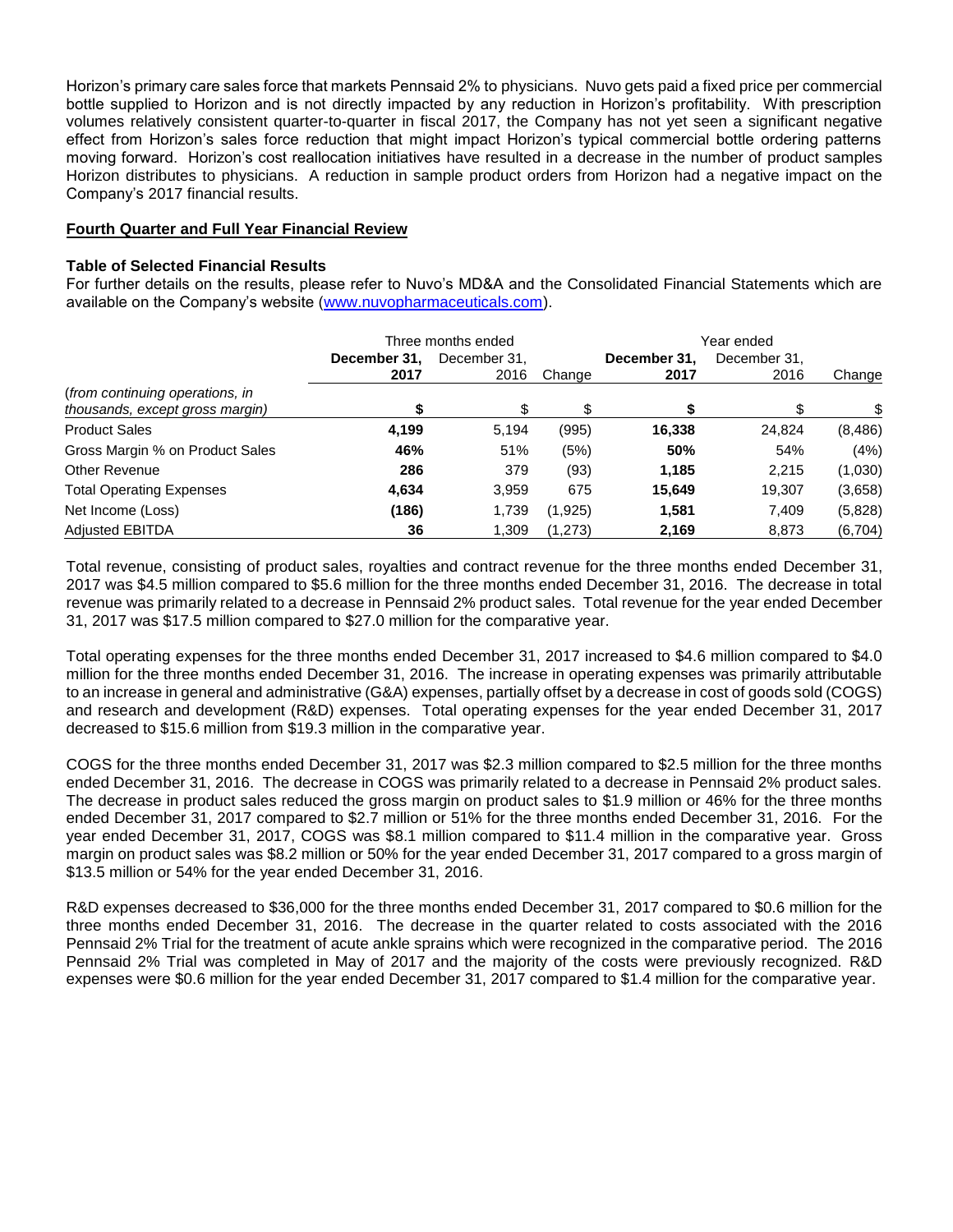G&A expenses increased to \$2.4 million for the three months ended December 31, 2017 compared to \$0.9 million for the three months ended December 31, 2016. The increase in the current quarter of \$1.5 million was primarily related to a \$0.6 million increase in stock-based compensation (SBC) expense and increased employee head count which resulted from the strengthening of the executive and senior management team aimed to facilitate the Company's growth strategy. G&A expenses were \$7.1 million for the year ended December 31, 2017 compared to \$6.7 million for the year ended December 31, 2016.

Net interest income was \$39,000 for the three months ended December 31, 2017 compared to \$37,000 for the three months ended December 31, 2016. For the year ended December 31, 2017 net interest income was \$0.2 million and \$0.1 million in the comparative year. The Company earns interest income on its short-term investments and its high interest savings account.

Other expenses (income) primarily consists of net foreign currency gains or losses. Foreign currency gains or losses are recognized based on movements in the Canadian dollar against U.S. dollar and euro denominated cash, receivables, payables and other obligations

Net loss from continuing operations was \$0.2 million for the three months ended December 31, 2017 compared to net income from continuing operations of \$1.7 million for the three months ended December 31, 2016. The decrease in net income from continuing operations was primarily related to a decrease in gross margin and an increase in G&A expenses. Net income from continuing operations was \$1.6 million for the year ended December 31, 2017 compared to \$7.4 million for the year ended December 31, 2016.

Adjusted EBITDA decreased to \$36,000 for the three months ended December 31, 2017 compared to \$1.3 million for the three months ended December 31, 2016. In the current quarter, a decrease in Adjusted EBITDA primarily related to a decrease in gross margin. Adjusted EBITDA decreased to \$2.2 million for the year ended December 31, 2017 compared to \$8.9 million for the comparative year.

Cash and short-term investments were \$10.4 million as at December 31, 2017 compared to \$17.7 million as at September 30, 2017 and \$17.6 million as at December 31, 2016. The decrease was primarily related to the US\$7.0 million (\$8.8 million) that was paid to Piedmont to acquire the ex-U.S. product and intellectual property rights to Resultz.

The number of common shares outstanding as at December 31, 2017 was 11,550,897.

#### **Non-IFRS Financial Measures**

#### Adjusted EBITDA

EBITDA is a non-IFRS financial measure. The term EBITDA does not have any standardized meaning under IFRS and therefore may not be comparable to similar measures presented by other companies. The Company defines Adjusted EBITDA as net income from continuing operations before net interest income, plus income tax expense, depreciation, amortization and SBC. Management believes Adjusted EBITDA is a useful supplemental measure from which to determine the Company's ability to generate cash available for working capital, capital expenditures and income taxes.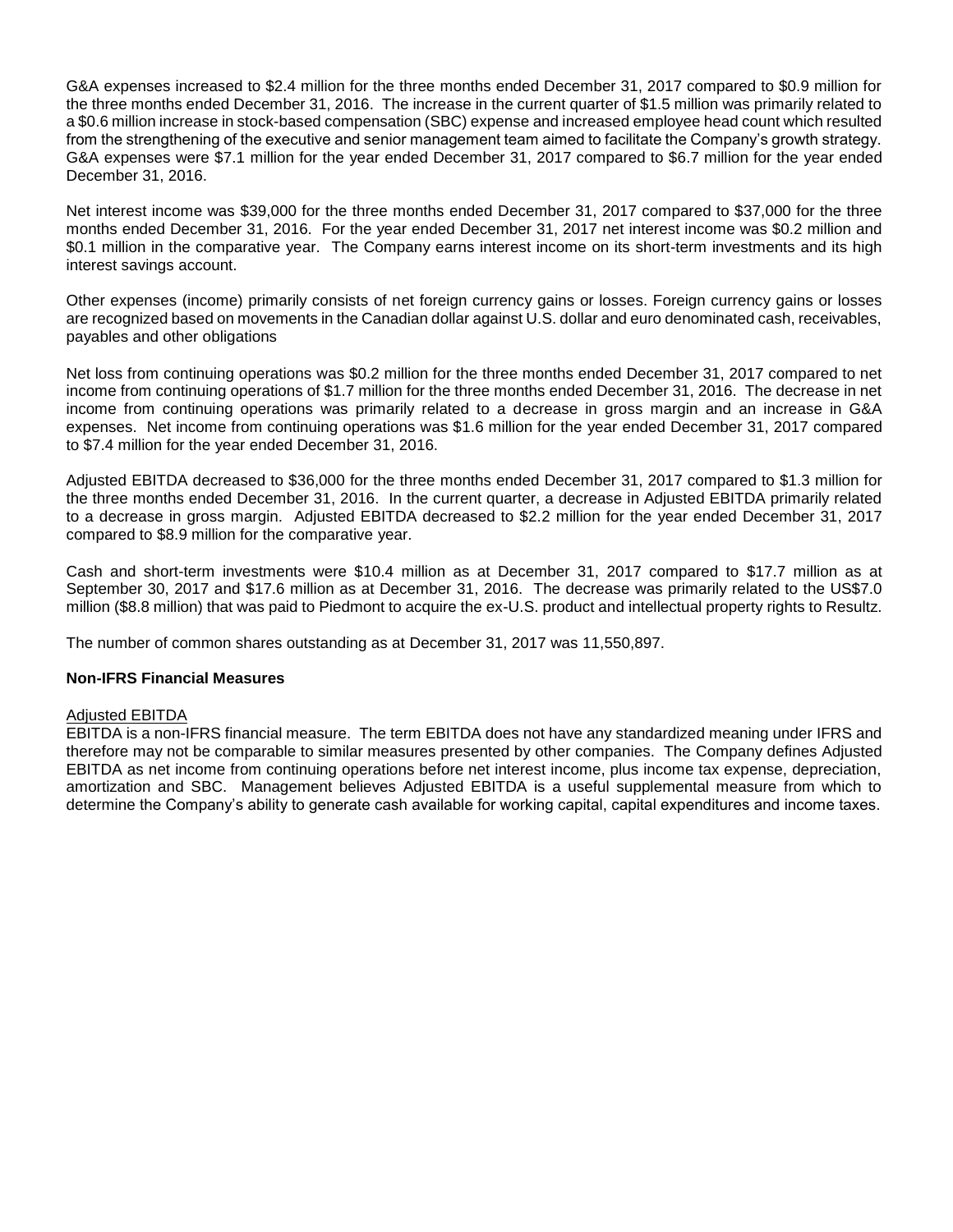The following is a summary of how EBITDA and Adjusted EBITDA are calculated:

|                                              | Three months ended |       | Year ended                             |       |
|----------------------------------------------|--------------------|-------|----------------------------------------|-------|
|                                              | December 31.       |       | December 31, December 31, December 31, |       |
|                                              | 2017               | 2016  | 2017                                   | 2016  |
| in thousands                                 | S                  | \$    |                                        | \$    |
| Net income (loss) from continuing operations | (186)              | 1,739 | 1,581                                  | 7,409 |
| Add back:                                    |                    |       |                                        |       |
| Net interest income                          | (39)               | (37)  | (157)                                  | (144) |
| Income tax expense                           |                    |       |                                        |       |
| Depreciation and amortization                | 84                 | 55    | 258                                    | 225   |
| <b>EBITDA</b>                                | (141)              | 1,757 | 1,683                                  | 7,490 |
| Add back:                                    |                    |       |                                        |       |
| Stock-based compensation                     | 177                | (448) | 486                                    | 1,383 |
| <b>Adjusted EBITDA</b>                       | 36                 | 1,309 | 2,169                                  | 8,873 |

#### **Management to Host Conference Call/Webcast**

Management will host a conference call to discuss the results today (Friday, March 23, 2018) at 8:30 a.m. ET. To participate in the conference call, please dial 1 (888) 231-8191 or (647) 427-7450, reference number 1462349. Please call in 15 minutes prior to the call to secure a line. You will be put on hold until the conference call begins.

A taped replay of the conference call will be available two hours after the live conference call and will be accessible until March 30, 2018 by calling 1 (855) 859-2056 or (416) 849-0833, reference number 1462349.

A live audio webcast of the conference call will be available through [www.nuvopharmaceuticals.com.](http://www.nuvopharmaceuticals.com/) Please connect at least 15 minutes prior to the conference call to ensure adequate time for any software download that may be required to hear the webcast.

#### **About Nuvo Pharmaceuticals Inc.**

Nuvo (TSX: NRI; OTCQX: NRIFF) is a global commercial healthcare company with a portfolio of commercial products and pharmaceutical manufacturing capabilities. Nuvo has four commercial products that are available in a number of countries: Pennsaid® 2%, Pennsaid, Resultz® and the heated lidocaine/tetracaine patch. Nuvo manufactures Pennsaid 2% for the U.S market, Pennsaid for the global market and the bulk drug product for the HLT Patch at its FDA, Health Canada and E.U. approved manufacturing facility in Varennes, Québec. The Company's focus is to maximize the value of Pennsaid 2% and Resultz through out-licensing to commercial partners in international markets and identifying new opportunities to acquire additional, accretive, late-stage products or businesses to further diversify the Company's existing product portfolio. For additional information, please visit [www.nuvopharmaceuticals.com.](http://www.nuvopharmaceuticals.com/)

#### **FOR MORE INFORMATION, PLEASE CONTACT:**

Investor Relations Email: [ir@nuvopharm.com](mailto:ir@nuvopharm.com)

#### **Forward-Looking Statements**

*This Press Release contains "forward-looking statements" within the meaning of applicable securities laws. Forward-looking statements can be identified by words such as: "anticipate," "intend," "plan," "goal," "seek," "believe," "project," "estimate," "expect," "strategy," "future," "likely," "may," "should," "will" and similar references to future periods.* 

*Forward-looking statements are neither historical facts nor assurances of future performance. Instead, they are based only on the Company's current beliefs, expectations and assumptions regarding the future of its business, future plans and strategies, projections, anticipated events and trends, the economy and other future conditions. Because forward-looking statements relate to the future, they are subject to inherent uncertainties, risks and changes in circumstances that are difficult to predict and many of which are outside of the Company's control. Nuvo's actual results and financial condition may differ materially from those indicated in the*  forward-looking statements. Therefore, readers should not rely on any of these forward-looking statements. Important factors that